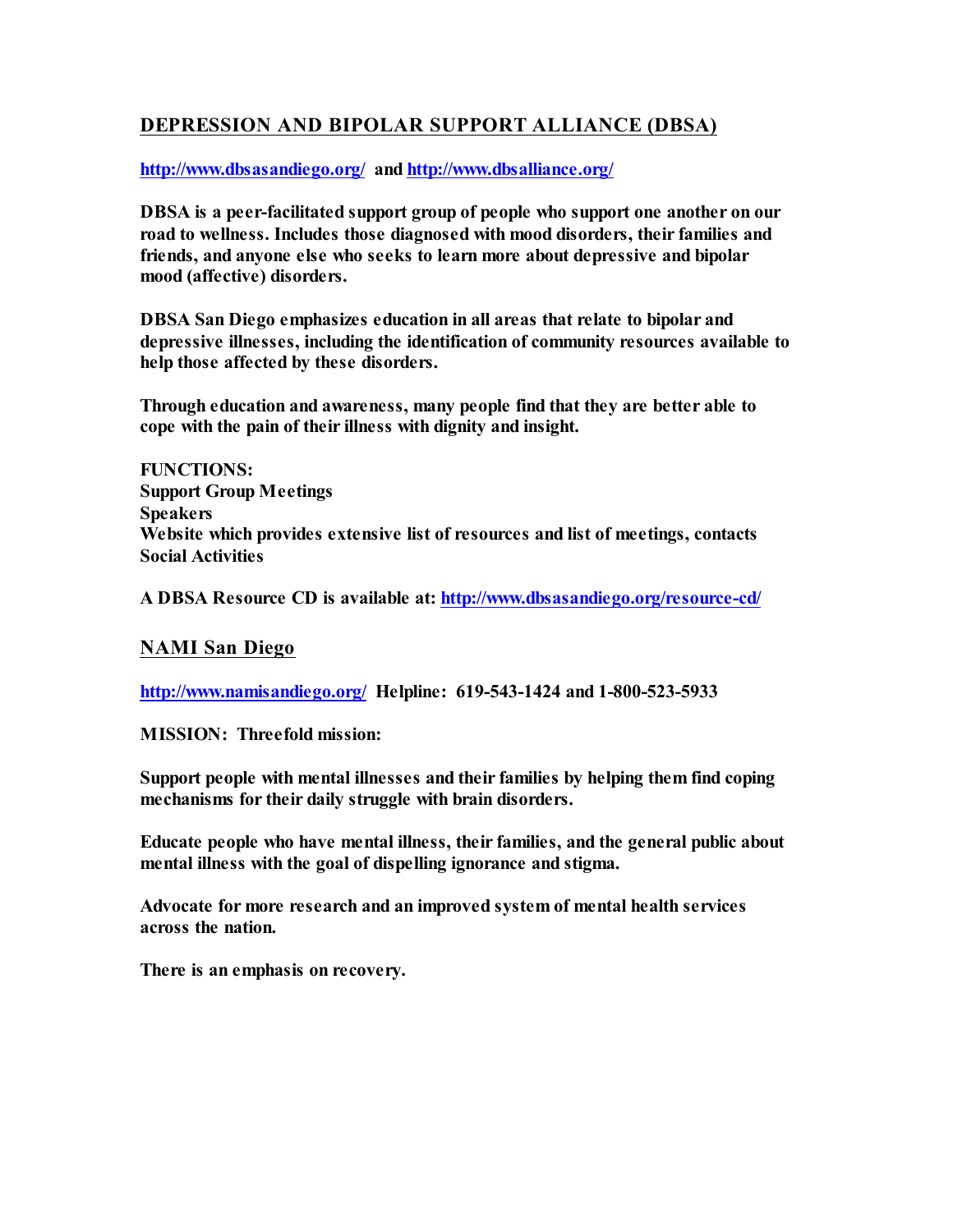## **NAMI San Diego (Continued)**

### **FUNCTIONS:**

**Website**

**Helpline**

**Services include classes, support groups, outreach program, child and teen and elderly programs, on campus programs and scholarships. In addition, it has emergency financial help (for AIDS and HIV only) and representative payee programs.**

**Of note: The "Family-to-family" classes are indispensable for anyone who needs to learn about mental illness and how to support someone with a mental disorder. The "Peer-to-peer" classes are similarly valuable for someone who has or suspects mental illness. CLASSES ARE OFTEN FULL—BE PERSISTENT. YOU MAY BE ABLE GET IN IF SOMEONE FAILS TO ATTEND BY JUST SHOWING UP FIRST CLASS.**

|  | <b>P.E.R.T.</b> (Psychiatric Emergency Response Team) To access, call: |  |  |  |
|--|------------------------------------------------------------------------|--|--|--|
|  |                                                                        |  |  |  |

| <b>Carlsbad Police</b>      | $(760)$ 931-2100   |
|-----------------------------|--------------------|
| <b>Chula Vista Police</b>   | $(619) 691 - 5151$ |
| <b>El Cajon Police</b>      | $(619)$ 579-3311   |
| <b>Escondido Police</b>     | $(760) 839 - 4721$ |
| La Mesa Police              | $(619) 667 - 1400$ |
| <b>National City Police</b> | $(619)$ 336-4411   |
| <b>Oceanside Police</b>     | $(760)$ 435-4900   |
| <b>San Diego Police</b>     | $(619)$ 531-2000   |
| <b>San Diego Sheriff</b>    | $(858) 565 - 5200$ |
| <b>OR FOR EMERGENCY</b>     | 911                |

**MAKE SURE IT IS CLEAR THAT YOU WANT THE P.E.R.T. TEAM! P.E.R.T. may not be available every day in every area. If a local team is not available, to find out the nearest available team, call the P.E.R.T. office at 619-276-8112.** 

**You may be able to provide information to P.E.R.T. about your loved one prior to an episode. Depending on their schedule, they may be able to meet prior to an incident.**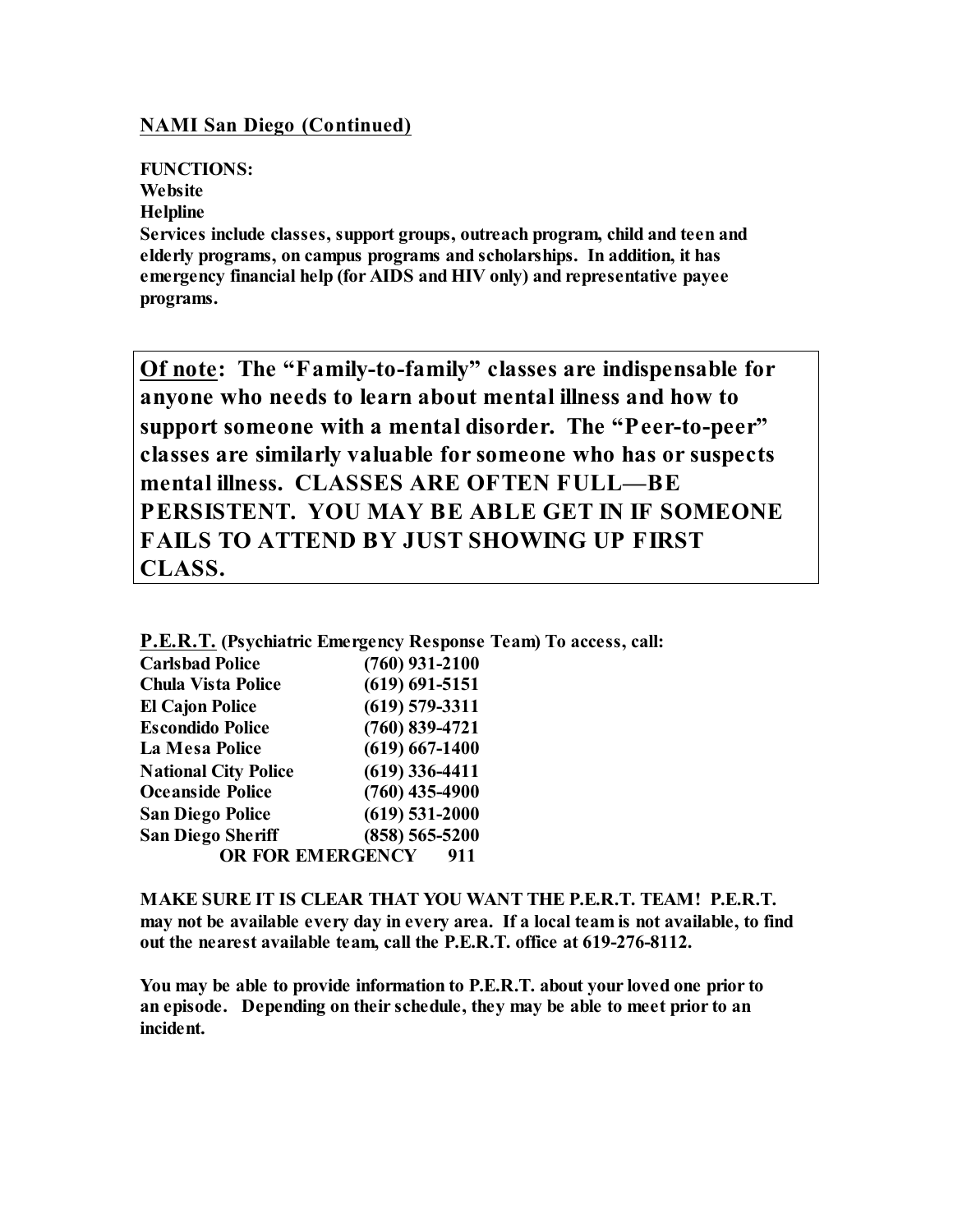# **RICA**

**[http://www.recoveryinnovations.org/](http://www.recoveryinnovations.org) Telephone: 602-650-1212 and 1-866-481-5361**

**Recovery Innovations of California provides recovery-based services to adults with mental health and/or addiction challenges. Recovery Innovations of California also conducts workshops on mental health recovery principles and practices and how to implement them throughout your organization. Headquartered in San Diego, Recovery Innovations of California is a peer-run non-profit organization.**

**Focus is on wellness to maximize the growth of hope, knowledge, skills, and supports, allowing each person to move forward in their recovery. People discover the pathways to recovery — hope, choice, empowerment, recovery environment, and meaning and purpose — and how to use them to feel better about themselves and develop their own plan for wellness. This is a peer run organization. It provides recovery education classes, workshops and will consult with organizations.**

**NETWORK OF CARE Mental Health part of San Diego County Public Website**

**[http://www.networkofcare.org/](http://www.networkofcare.org) On left banner, click Mental/Health and California. On next screen click San Diego**

**MISSION: Provide information on all aspects of mental health**

**FUNCTION: Information on**

**1. Services:**

**Mental Health counseling—over 40 Counseling Approaches—over 50 Counseling Settings (types of counseling)—over 60 Mental Health Facilities—over 110 Outpatient Mental Health Facilities—almost 400 Support Services—almost 130 Information Services (not mental health)—almost 10**

- **2. Library—30,000 articles**
- **3. Legislative—tracks bills**
- **4. Links to other sites**
- **5. Insurance information**
- **6. Support and advocacy**

**7. Allows you to set up your own health information folder on line.**

**THE HELP CONNECTION—A Roadmap for Behavioral Health and Services**

**PURPOSE: To help you navigate the San Diego County Behavioral Health system. It is provided by law enforcement and health related services. Community Health Improvement Partners (CHIP) PROVIDES THE INFORMATION Mesa Vista Hospital provides a list of sober living homes**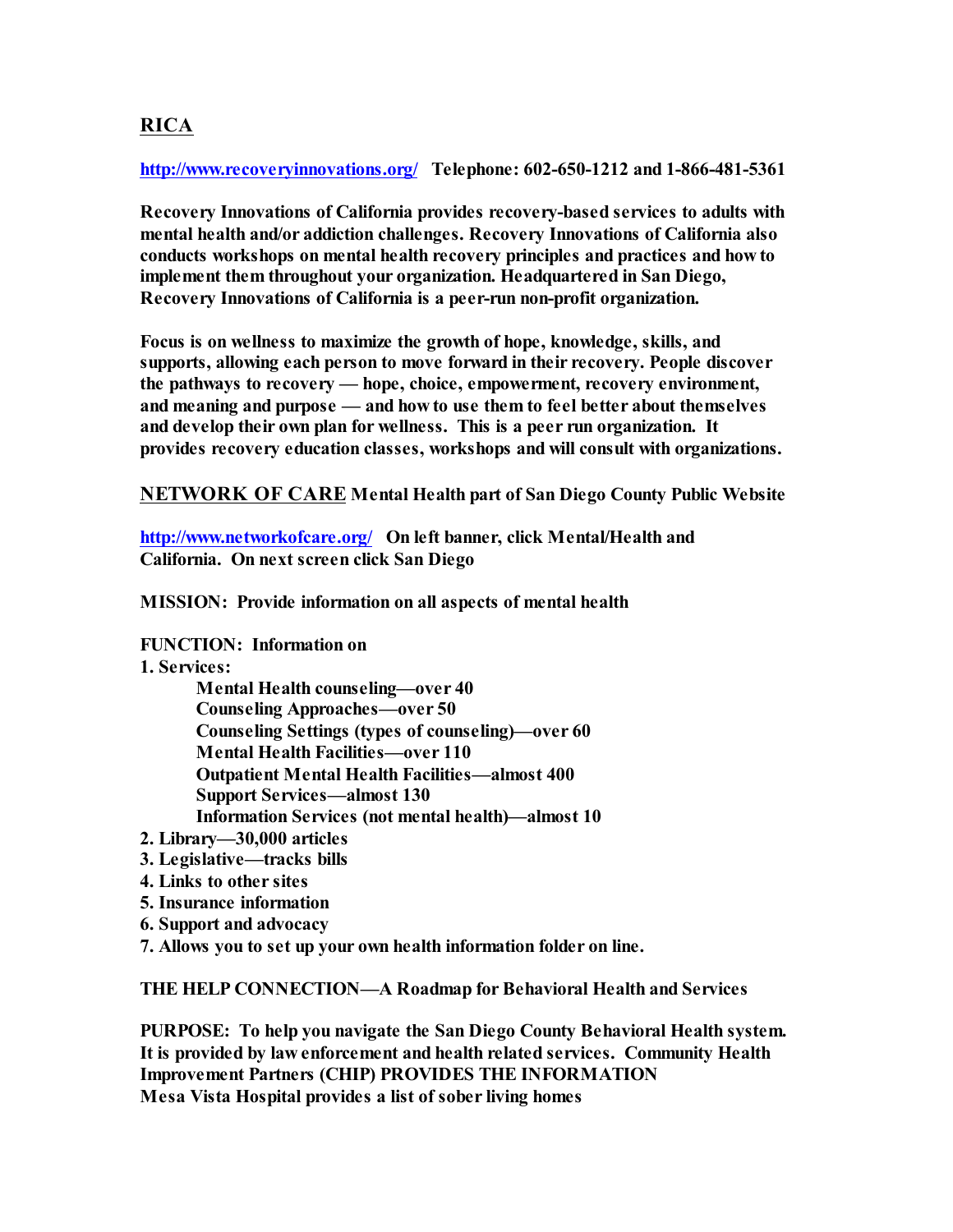# **MENTAL HEALTH AMERICA**

### **[http://www.nmha.org/](http://www.nmha.org) San Diego phone: 619-543-0412**

**Claims to be the premier mental health agency, organized for over 100 years, 320 affiliates—largest in U.S.**

#### **MISSION:**

**Organization has mission of "Promoting mental health, preventing mental disorders and achieving victory over mental illness through advocacy, education, research and services." It has a goal to end discrimination and expand access to care.**

#### **FUNCTIONS:**

**Advocates for changes in policy; Educates the public and provides critical information; Delivers urgently needed Programs and Services.** 

#### **Programs and Events:**

**The goals of programs are to educate the public, encourage reform and promote the use of effective local and regional prevention and recovery programs.**

**Mental Health America's Public Education Programs: Nationally and locally raise awareness that mental illnesses are common, real and treatable.** 

**Campaign for America's Mental Health programs and activities include:**

**Childhood Depression Awareness Day Children's Mental Health Matters Dialogue for Recovery Live Your Life Well May Is Mental Health Month Maternal Depression Guide National Depression Screening Day Operation Healthy Reunions "What Does Gay Mean?"**

### **Mental Health America's Annual Meetings**

**Mental Health America's Advocacy Programs: Juvenile Justice Initiative Get Educated, Get Enrolled Justice for Death Row Inmates Resource Center Healthcare Reform Advocacy Training Program Voter Empowerment Fall Policy Conference Healthcare Disparities Multi-State Meeting**